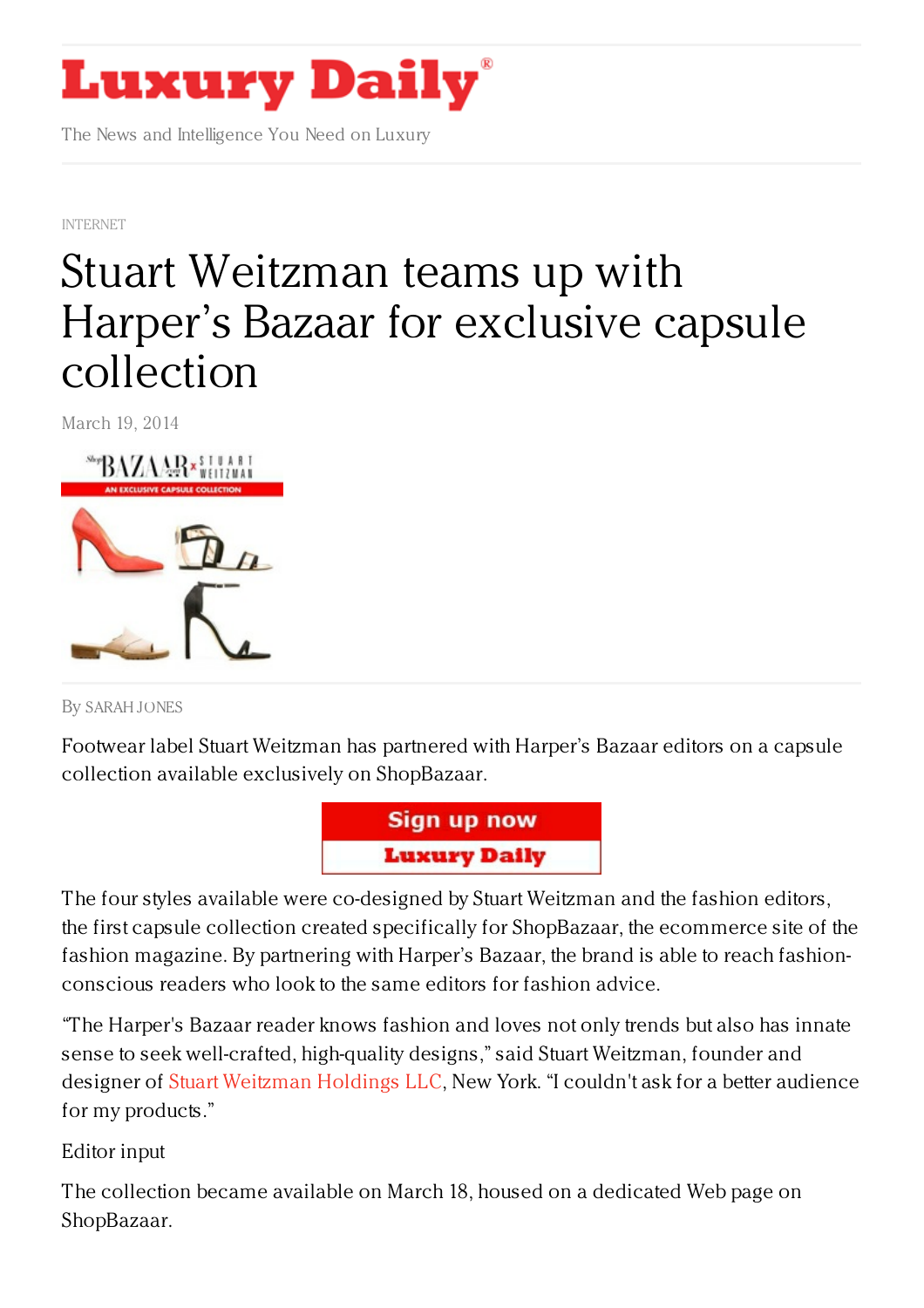

Stuart Weitzman capsule collection on ShopBazaar

Consumers can click on the images on the page of the styles to hear the fashion editors' takes on their designs.

Amanda Weiner, the senior accessories editor for the magazine, designed a low heel slide in Vecchio Nappa leather with a lug sole. In her quote, she explains how the leather gets richer as it wears in, perfect since she plans to wear hers all summer long.

A "shop the look" link takes consumers to a page that contains a blurb explaining how to style the look, and then lists products that make up an entire outfit that can be worn. Included in the products are the shoes featured.

For example, fashion market and accessories director Nicole Fritton created a black linen version of the brand's minimal Nudist high heel sandal. The styling page tells consumers that it would work best with a bold print, and then features an Erdem black floral dress and a Proenza Schouler graphic print sweater that could be paired with the shoes.



Stuart Weitzman on ShopBazaar

The other shoes in the line include rose gold and black flat sandals conceptualized by style director Joanna Hillman and orange suede pumps from executive accessories editor Sam Broekema.

Stuart Weitzman's shoes for Harper's Bazaar range in price from \$298 to \$398.

In addition to browsing individual shoes, ShopBazaar has included a link to a product page with all four of the shoes.

A video takes consumers inside the collaboration, getting the designer's take on the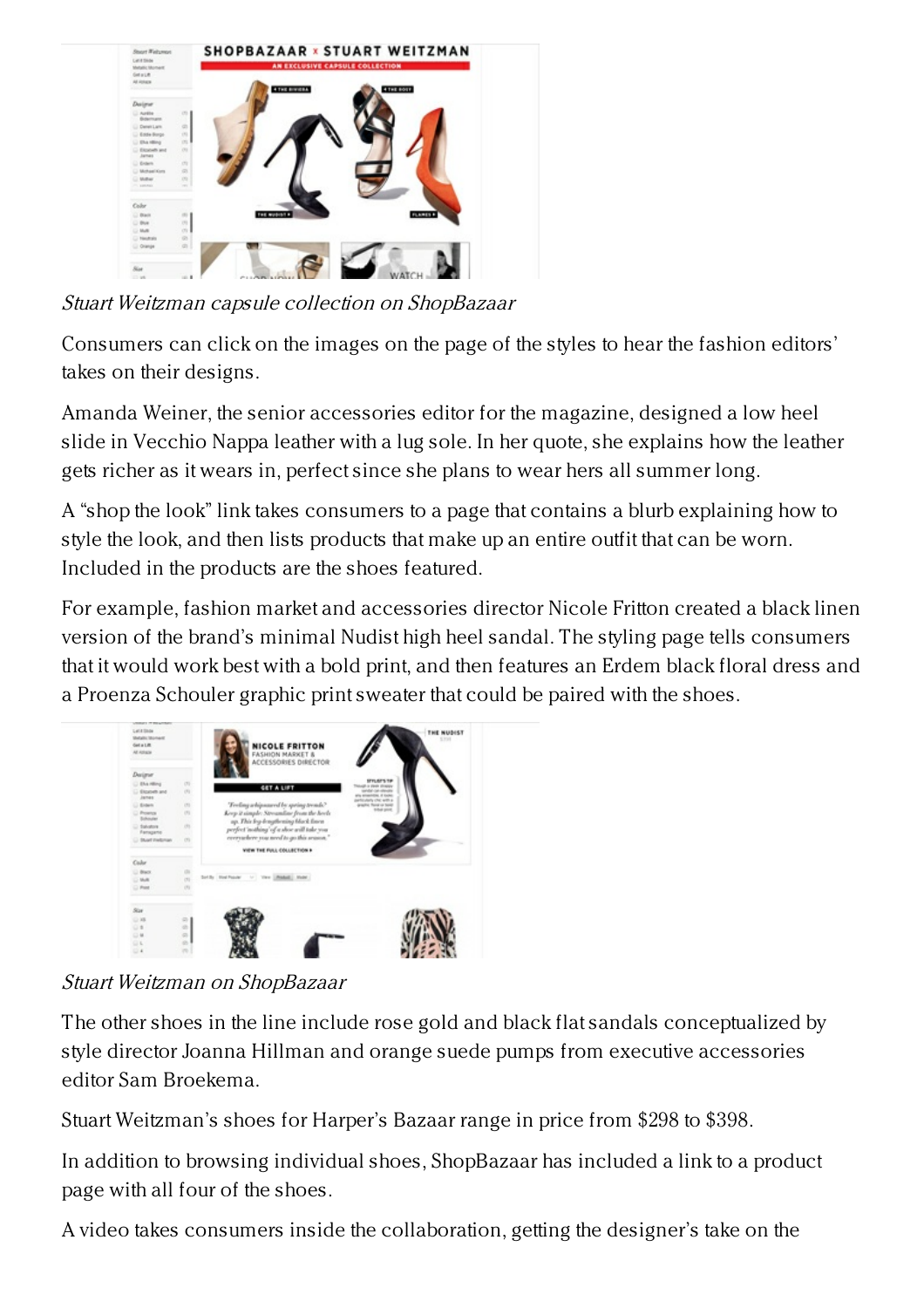collaboration, as well as showing Mr. Broekema and Ms. Weiner picking out fabrics and talking about their shoes created with Stuart Weitzman, explaining how they represent runway trends and how they can be worn.



Video still

On the page, there is also a link for consumers to enter a sweepstakes to win the entire collection.

Harper's Bazaar featured the collection in its April issue, and has also publicized the capsule on social media.



## Tweet from Harper's Bazaar

Besides the placement on ShopBazaar, Stuart Weitzman's capsule for the magazine is featured on the brand's Web site, with a link to shop the collection on the other ecommerce site.

Customized approach

Through other initiatives, Stuart Weitzman has allowed consumers to play designer, customizing their own shoes to reflect their personality.